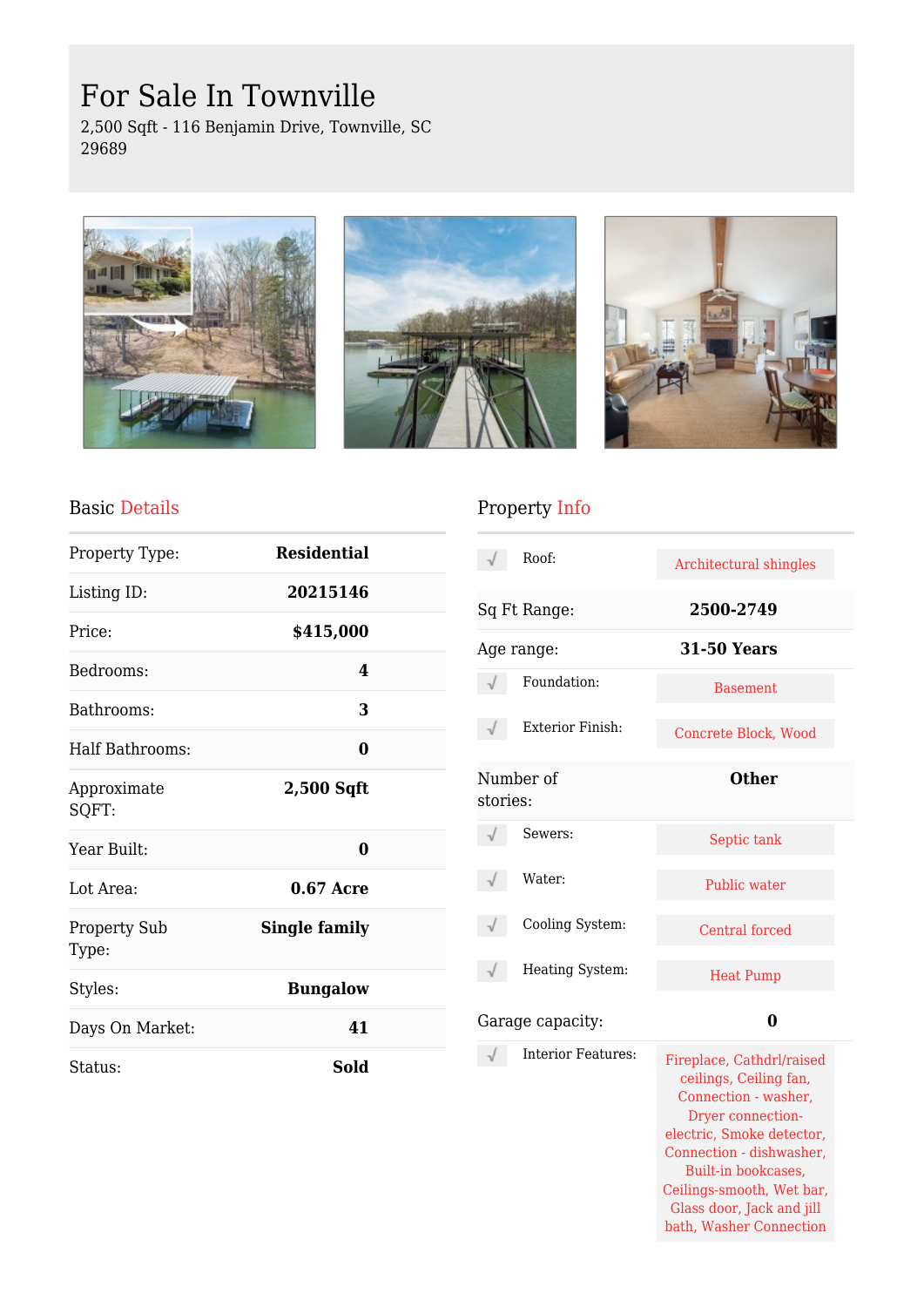|       | Appliances:                      | Washer, Dryer,<br>Refrigerator,<br>Dishwasher, Range/oven-<br>electric, Wall Oven,<br>Double Ovens, Water<br>Heater - Electric,<br>Microwave - Countertop |
|-------|----------------------------------|-----------------------------------------------------------------------------------------------------------------------------------------------------------|
|       | <b>Master Suite</b><br>Features: | Double sink, Full bath,<br>Master on main level,<br>Tub/shower combination,<br><b>Exterior access</b>                                                     |
|       | <b>Specialty Rooms:</b>          | Laundry Room,<br><b>Recreation Room</b>                                                                                                                   |
|       | Floors:                          | Hardwood, Concrete,<br>Laminate, Tile                                                                                                                     |
|       | Basement:                        | Walkout, Ceilings -<br>smooth, Daylight,<br>Finished, Inside<br>entrance, Cooled, Heated                                                                  |
|       | Lot Description:                 | Waterfront, Water view,<br>Water access, Trees -<br>mixed                                                                                                 |
|       | Lakefront:                       | <b>Yes</b>                                                                                                                                                |
| Lake: |                                  | <b>Hartwell</b>                                                                                                                                           |
|       | Lake Features:                   | Dock-in-place, Dock in<br>place with lift, Zone<br>green                                                                                                  |
|       | Dock Features:                   | <b>Existing Dock, Covered,</b><br>Lift, Multiple slips,<br>Power, Water, Light pole,<br>Wheeled gangwalk                                                  |

#### Address Map

| $\ddot{\cdot}$ | US               |
|----------------|------------------|
| State:         | <b>SC</b>        |
| County:        | Anderson         |
| City:          | <b>Townville</b> |
| Subdivision:   | <b>Seneca</b>    |
| Zipcode:       | 29689            |
| Longitude:     | W83° 10' 9.1"    |
| Latitude:      | N34° 32' 11.6"   |

#### Financial

| Tax year:           | 2018           |
|---------------------|----------------|
| Tax rate:           | 6%             |
| Inside city limits: | N <sub>0</sub> |
| City taxes:         | \$0            |
| Countytaxes:        | 5127.93        |
| <b>Short Sale:</b>  | No             |
| Bank owned:         | No             |